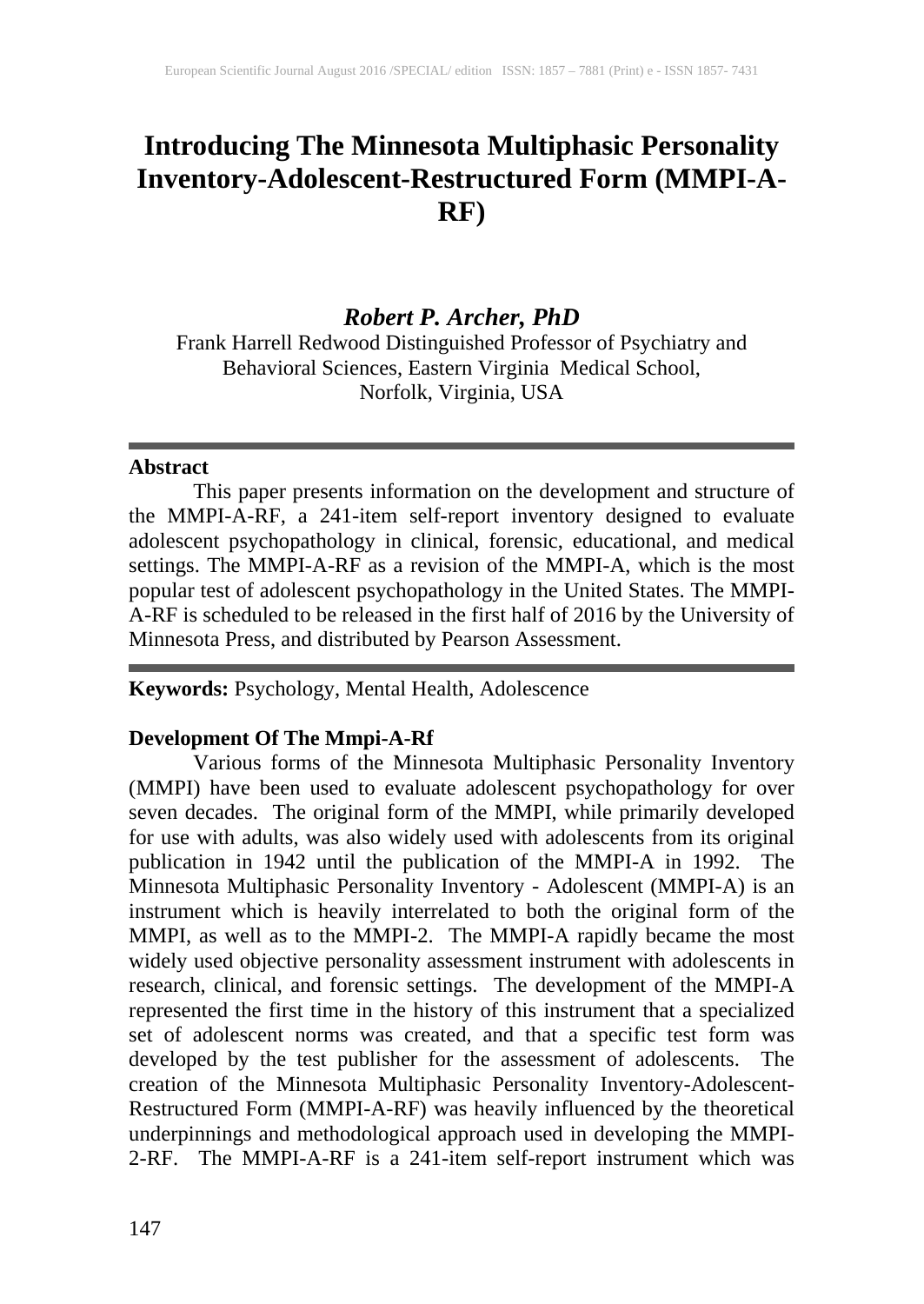derived from the 478 items of the MMPI-A. The MMPI-A-RF is not a simple revision of the MMPI-A, but is an innovative instrument that shares many of the features of the MMPI-A, but represents a new test instrument.

The Minnesota Multiphasic Personality Inventory-Adolescent-Restructured Form (MMPI-A-RF) development project began in late 2007 with the goal of exploring the potential for developing an adolescent instrument modeled after the Minnesota Multiphasic Personality Inventory-2-Restructured Form (MMPI-2-RF) for adults. Committee members included Robert Archer and Richard Handel at the Eastern Virginia Medical School, Yossi Ben-Porath at Kent State University, and Auke Tellegen of the University of Minnesota. The initial responsibility of the committee was to advise the University of Minnesota Press concerning the feasibility of creating an adolescent form of the MMPI-2-RF, using the MMPI-2-RF as the template to inform the development of the adolescent instrument.

The development samples used for the construction of the MMPI-A-RF scales were initially based on a sample of 11,093 boys and 7,238 girls from a variety of settings including inpatient and outpatient psychiatric settings, correctional, drug and alcohol treatment, general medical, and school settings. Because of the relatively small number of participants in the drug/alcohol treatment and general medical settings, these latter samples were eventually removed from any further analyses. Additionally, a variety of exclusion criteria were applied, which included the following:

1) Age restricted to adolescents between 14 through 18, inclusive;

2) MMPI-A Cannot Say scores less than 30;

3) *MMPI-A VRIN, TRIN, L,* and *K* scale scores less than 80;

4) MMPI-A  $F$  scale score less than 90.

Applying these inclusion criteria, the final developmental sample consisted of 15,128 adolescents including 9,286 boys and 5,842 girls. The mean age for these samples which were derived from outpatient, inpatient, correctional and school settings was 15.61. In order to evaluate the influence of age and gender on scale construction, samples were further subdivided by age and gender, creating four developmental samples used in scale development. These four samples were: 1) younger boys (14 to 15); 2) older boys (16 to 18); 3) younger girls (14 to 15), and 4) older girls (16 to 18).

Once the decision was made to develop the MMPI-A-RF, the first step in developing the test was to identify a measure of demoralization, a major factor contributing to the high intercorrelation between the MMPI-A Basic Clinical scales. This led to the development of the Demoralization (RCd) scale. Three broad scales of psychopathology, the Higher-Order (H-O) scales, were also developed for the MMPI-A based on principal component analyses of the MMPI-A Basic Clinical scales. Additional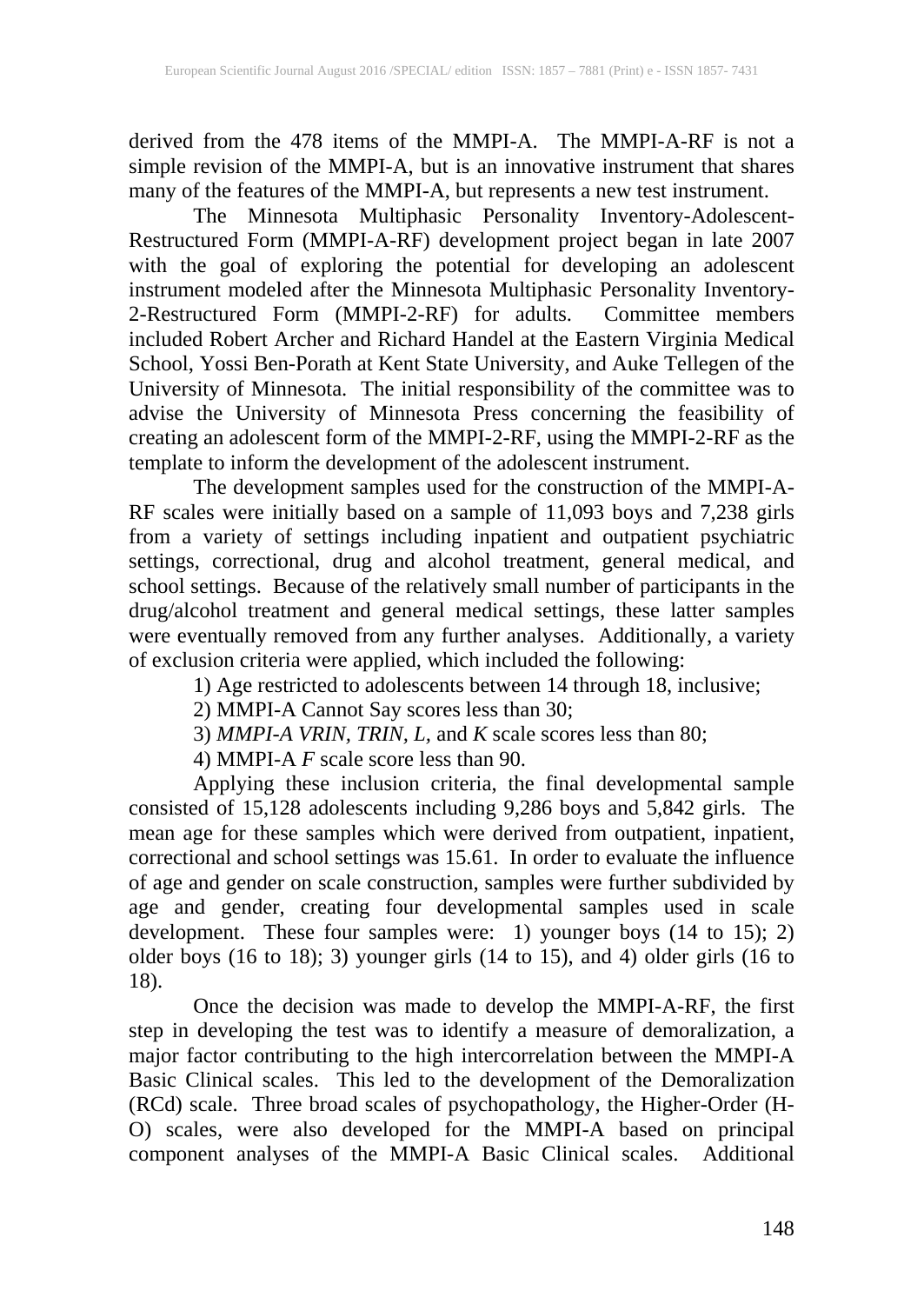analyses were also conducted to identify major distinctive components for each of the MMPI-A Basic Clinical scales, which could be differentiated from the demoralization factor. This process essentially led to the development of the Restructured Clinical (RC) scales for the MMPI-A-RF. The next step was to develop additional substantive scales to cover other content areas available in the MMPI-A item pool that were not directly addressed by the RC scales. The MMPI-2-RF Specific Problems scales served as the initial template for scale development, but were also augmented by scales uniquely developed for the MMPI-A-RF to address adolescent problem areas. In developing the MMPI-A-RF Specific Problems scales, procedures similar to those used to develop the MMPI-A-RF RC scales were followed by the test developers. Specifically, each of the MMPI-2-RF Specific Problems scales was examined to evaluate the extent to which corresponding MMPI-A items were available within the MMPI-A item pool. There was also a group of 58 items unique to the MMPI-A item pool which are not found on the MMPI-2-RF, for example those items uniquely found in the MMPI-A Content scales. After deriving a preliminary set of Specific Problems scales for the MMPI-A-RF, each scale was subjected to factor analyses to reduce the extent to which Specific Problems scales were strongly associated with the demoralization factor dimension. The remaining seed or core scales were further refined by dropping candidate items that appeared to be too highly correlated with other SP scales. Finally, we correlated each of the candidate SP scales with all remaining items from the 478-item pool of the MMPI-A. In this final stage, items with relevant content were added to a scale if they sufficiently correlated with that scale and showed a pattern of lower correlations with other SP scales. As with the MMPI-2-RF, the process of deriving a final set of Specific Problems scales included numerous analyses of different subsets of items conducted in various age and gender subsamples.

Finally, a revised set of Personality Psychopathology-Five (PSY-5) scales was developed for the MMPI-A-RF by John McNulty and Alan Harkness based on their five-factor personality model. Harkness, McNulty, and Ben-Porath (1995) originally created a set of PSY-5 scales for the MMPI-2, and McNulty, Harkness, Ben-Porath, and Williams (1997) developed PSY-5 scales for the MMPI-A. McNulty and Harkness developed the MMPI-A-RF PSY-5 scales using a similar methodology to that employed for the MMPI-2 and MMPI-A. Items were selected on a rational basis, and internal consistency and external criteria analyses were conducted based on samples divided into developmental and validation studies. A cycle of internal analyses was conducted in four large databases, separately by gender.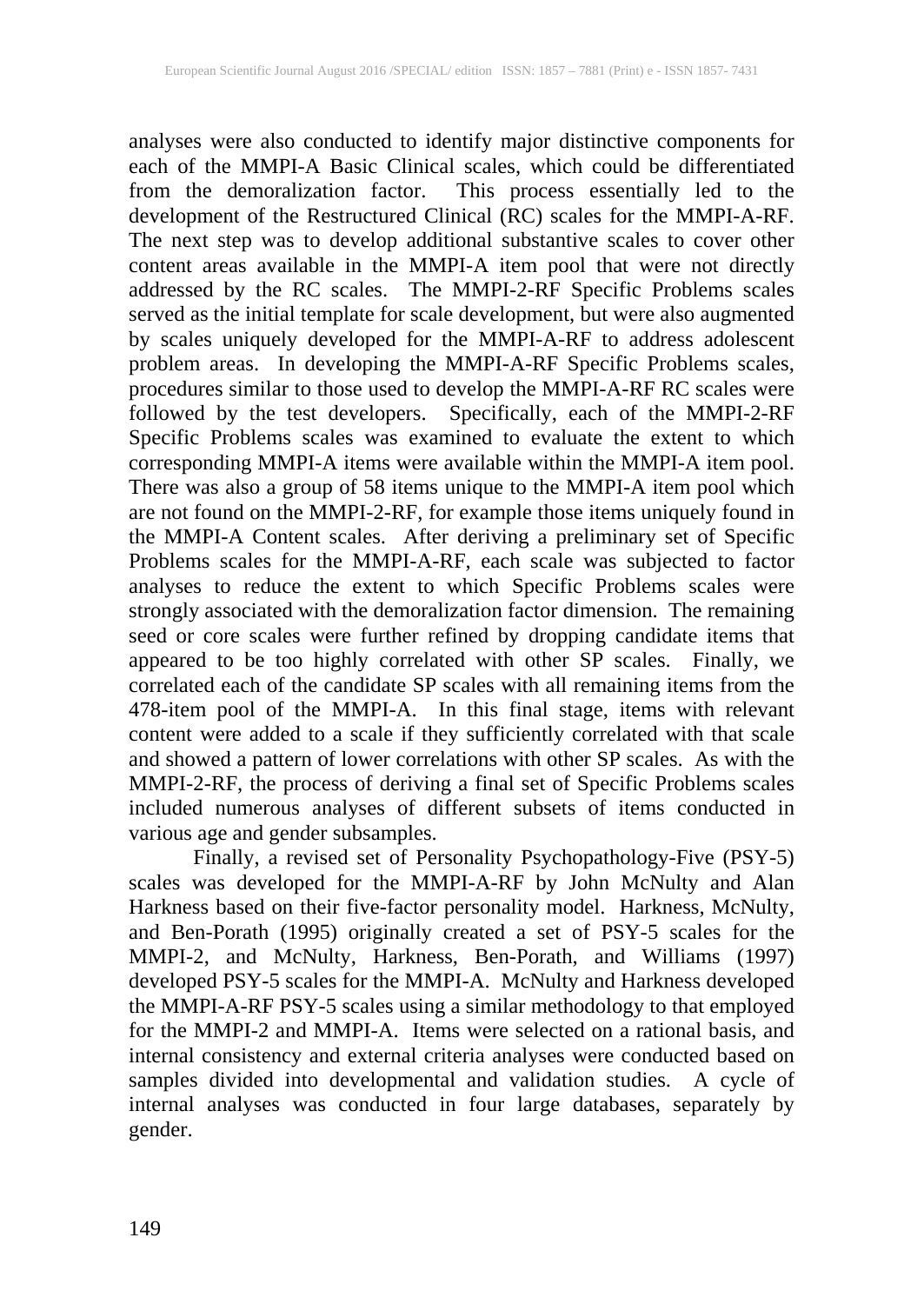The development process used to create the MMPI-A-RF resulted in 48 scales (six validity scales and 42 substantive scales). These 48 scales are shown in Table 1.

TABLE 1 *MMPI-A-RF Scale and Descriptions*

#### \_\_\_\_\_\_\_\_\_\_\_\_\_\_\_\_\_\_\_\_\_\_\_\_\_\_\_\_\_\_\_\_\_\_\_\_\_\_\_\_\_\_\_\_\_\_\_\_\_\_\_\_\_\_\_\_\_\_\_\_\_\_\_\_\_\_\_\_\_\_\_\_ The MMPI-A-RF Scales

*Validity Scales*

*VRIN-r* (Variable Response Inconsistency) Random responding *TRIN-r* (True Response Inconsistency) Fixed responding *CRIN* (Combined Response Inconsistency) – Combination of fixed and random inconsistent responding *F-r* (Infrequent Responses) Responses infrequent in the general population *L-r* (Uncommon Virtues) Rarely claimed moral attributes or activities *K-r* (Adjustment Validity) Uncommonly high level of psychological adjustments *Higher-Order (H-O) Scales EID* (Emotional/Internalizing Dysfunction) Problems associated with mood and affect **THD** (Thought Dysfunction) Problems associated with disordered thinking *BXD* (Behavioral/Externalizing Dysfunction) Problems associated with under-controlled behavior *Restructured Clinical (RC) Scales RCd* (Demoralization) General unhappiness and dissatisfaction *RC1* (Somatic Complaints) Diffuse physical health complaints *RC2* (Low Positive Emotions) A distinctive, core vulnerability factor in depression *RC3* (Cynicism) Non-self-referential beliefs that others are bad and not to be trusted *RC4* (Antisocial Behavior) Rule-breaking and irresponsible behavior *RC6* (Ideas of Persecution) Self-referential beliefs that others pose a threat *RC7* (Dysfunctional Negative Emotions) Maladaptive anxiety, anger, and irritability *RC8* (Aberrant Experiences) Unusual perceptions or thoughts associated with psychosis *RC9* (Hypomanic Activation) Over-activation, aggression, impulsivity, and grandiosity *Specific Problems (SP) Scales Somatic/Cognitive Scales MLS* (Malaise) Overall sense of physical debilitation, poor health *GIC* (Gastrointestinal Complaints) Nausea, recurring upset stomach, and poor appetite *HPC* (Head Pain Complaints) Head and neck pain *NUC* (Neurological Complaints) Dizziness, weakness, paralysis, and loss of balance *COG* (Cognitive Complaints) Memory problems, difficulties concentrating *Internalizing Scales HLP* (Helplessness/Hopelessness) Belief that goals cannot be reached or problems solved *SFD* (Self-Doubt) Lack of self-confidence, feelings of uselessness *NFC* (Inefficacy) Belief that one is indecisive and inefficacious *OCS* (Obsessions/Compulsions) Varied obsessional and compulsive behaviors *STW* (Stress/Worry) Preoccupation with disappointments, difficulty with time pressure *AXY* (Anxiety) Pervasive anxiety, frights, frequent nightmares *ANP* (Anger Proneness) Easily angered, impatient with others *BRF* (Behavior-Restricting Fears) Fears that significantly inhibit normal behavior *SPF* (Specific Fears) Multiple specific fears *Externalizing Scales NSA* (Negative School Attitudes) Negative attitudes and beliefs about school *ASA* (Antisocial Attitudes) Various antisocial beliefs and attitudes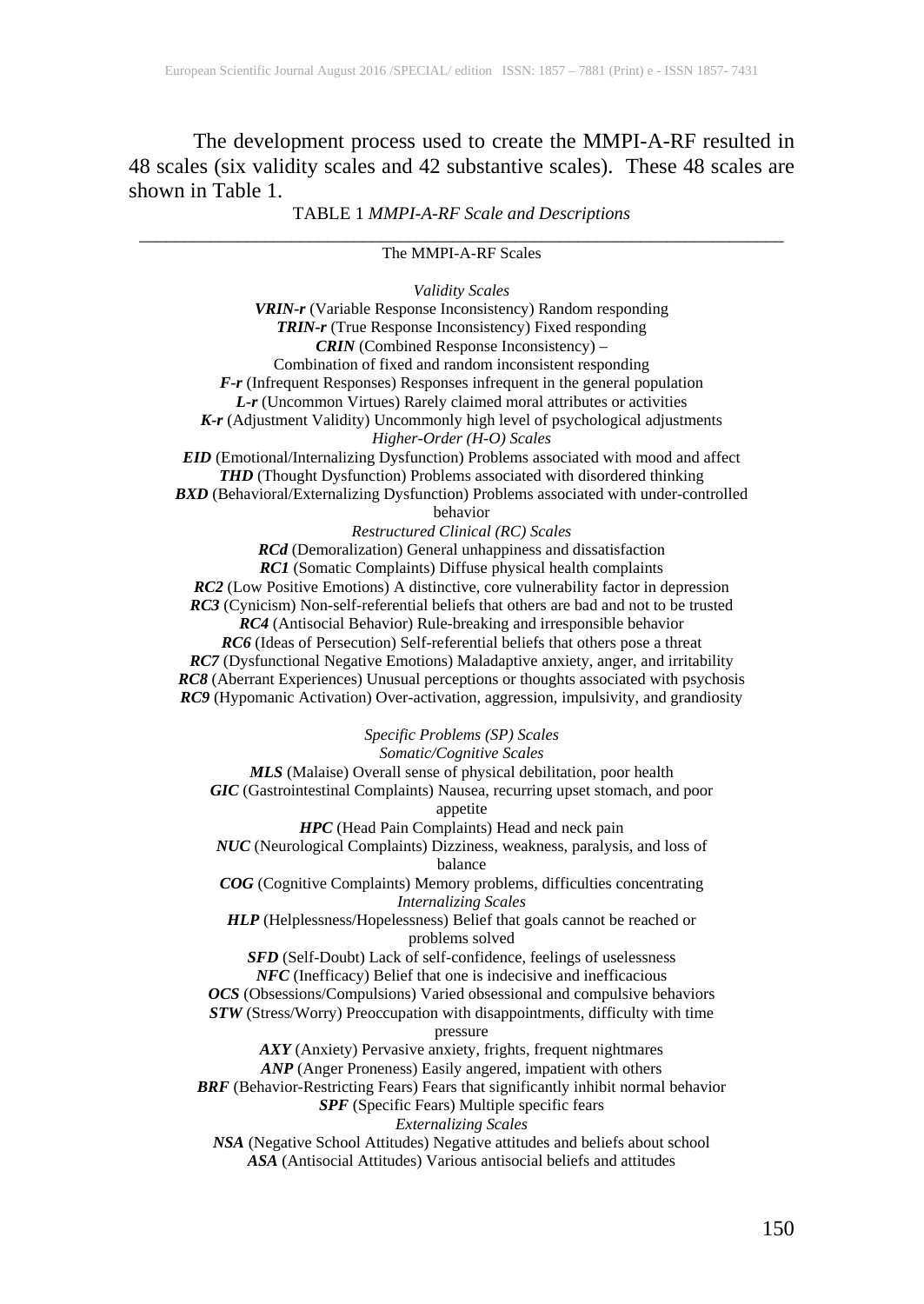*CNP* (Conduct Problems) Difficulties at school and at home, stealing *SUB* (Substance Abuse) Current and past misuse of alcohol and drugs *NPI* (Negative Peer Influence) Affiliation with negative peer group *AGG* (Aggression) Physically aggressive, violent behavior *Interpersonal Scales FML* (Family Problems) Conflictual family relationships *IPP* (Interpersonal Passivity) Being unassertive and submissive *SAV* (Social Avoidance) Avoiding or not enjoying social events *SHY* (Shyness) Feeling uncomfortable and anxious around others *DSF* (Disaffiliativeness) Disliking people and being around them *Personality Psychopathology Five (PSY-5) Scales AGGR-r* (Aggressiveness-Revised) Instrumental, goal-directed aggression *PSYC-r* (Psychoticism-Revised) Disconnection from reality *DISC-r* (Disconstraint-Revised) Under-controlled behavior *NEGE-r* (Negative Emotionality/Neuroticism-Revised) Anxiety, insecurity, worry and fear *INTR-r* (Introversion/Low Positive Emotionality-Revised) Social disengagement and anhedonia \_\_\_\_\_\_\_\_\_\_\_\_\_\_\_\_\_\_\_\_\_\_\_\_\_\_\_\_\_\_\_\_\_\_\_\_\_\_\_\_\_\_\_\_\_\_\_\_\_\_\_\_\_\_\_\_\_\_\_\_\_\_\_\_\_\_\_\_\_\_\_\_\_\_\_\_\_\_

MMPI-A-RF scale names excerpted from the MMPI-A-RF Administration, Scoring, Interpretation, and Technical Manual by Archer, Handel, Ben-Porath, and Tellegen. Copyright © 2016 by the Regents of the University of Minnesota. Reproduced by permission of the University of Minnesota Press. All rights reserved. "Minnesota Multiphasic Personality Inventory" and "MMPI" are trademarks owned by the Regents of the University of Minnesota.

The 48 MMPI-A-RF scales, similar to the MMPI-2-RF, have a threetiered hierarchical structure that includes three Higher-Order (H-O) broadbase scales at the top of the hierarchy, nine Restructured Clinical (RC) scales at the midlevel, and 25 Specific Problems (SP) scales at the lowest level, as well as five PSY-5 scales. While the Higher-Order scales, RC scales, and many of the Specific Problems scales are identical in name to their counterparts on the MMPI-2-RF, it is important to note that the item composition of these scales differs, often significantly, from their MMPI-2- RF counterparts. The MMPI-A-RF also contains a set of six Validity scales which include three scales of response consistency, one scale measuring over-reporting symptomatology, and two scales devoted to evaluating the extent to which an adolescent may have underreported their experience of psychiatric symptomatology

The MMPI-A-RF Specific Problems scales are organized into five Somatic/Cognitive scales, related to elevations on Somatic Complaints (*RC1)*, and nine Internalizing scales measuring aspects or facets of demoralization (*RCd*) and Dysfunctional Negative Emotions (*RC7*). There are also six Externalizing scales which measure facets of Antisocial Behavior (*RC4*) and Hypomanic Activation (*RC9*). It should be noted that three of the six Externalizing scales (Negative School Attitudes, Conduct Problems, and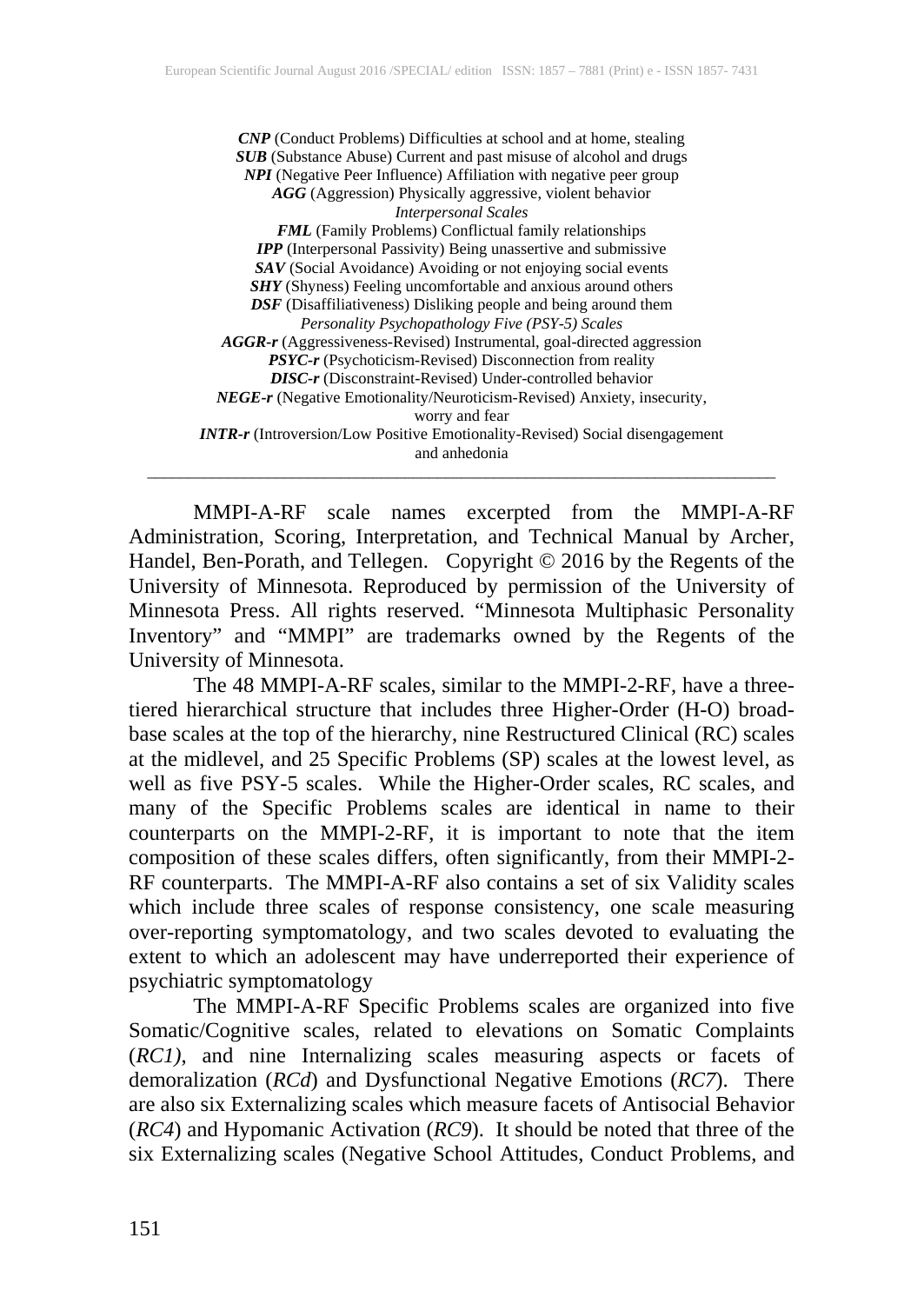Negative Peer Influence) are unique to the MMPI-A-RF and do not have a counterpart on the MMPI-2-RF. The MMPI-A-RF also contains five Interpersonal scales, three of which (Family Problems, Social Avoidance, and Shyness) are interpretable in terms of both high and low scores. Finally, the Personality Psychopathology-Five (PSY-5) scales are based on the revision undertaken by McNulty and Harkness to accommodate the 241 items of the MMPI-A-RF.

The MMPI-A-RF will be released in 2016. Test materials scheduled for release include the MMPI-A-RF Manual for Administration, Scoring, Interpretation, and Technical Manual (Archer, Handel, Ben-Porath, & Tellegen, 2016) and scoring and automated interpretation systems available through Pearson Assessment. The MMPI-A-RF norms are derived from the normative sample for the MMPI-A, and focus on the assessment of adolescents ages 14 through 18, inclusive. A comprehensive discussion of the MMPI-A-RF, including the development and interpretation of the Validity scales, Higher-Order scales, Restructured Clinical scales, and Specific Problems scales, is provided in Archer (2016).

The research literature on the MMPI-A-RF will undoubtedly show areas of advantage for this instrument (relative to the MMPI-A) in many assessment tasks with adolescents. This research will also identify areas of limitations for the MMPI-A-RF in addressing other types of assessment issues or areas. It is likely that the ultimate evaluation of the MMPI-A-RF will be based on a scale-by-scale or specific groups of scales (e.g., RC scales) analyses of the instrument, rather than broad generalizations concerning the overall utility of the test instrument. The publication of the MMPI-A-RF offers test users a valuable alternative instrument to the MMPI-A, particularly in situations in which the 241-item length of the MMPI-A-RF serves as an important factor in successful test administration.

The reduction in test length provided by the MMPI-A-RF, however, was not the primary objective of the development of this test. The central objective in the development of the MMPI-A-RF was to improve on the discriminate validity achievable by the MMPI-A by reducing the ubiquitous and confounding influence of the demoralization factor commonly found in most personality inventories. Archer (2006) and Friedman et al. (2015), for example, noted that the extensive item overlap that occurs across the MMPI Basic scales (including the MMPI-A Basic scales) is attributable to the criterion-keying method of item selection employed by Hathaway and McKinley (1943) for scale development, the degree of symptom overlap among psychiatric disorders, and the pervasive influence of shared firstfactor variance, a factor labeled by Tellegen as Demoralization. While scales heavily influenced by the Demoralization factor might be expected to show strong evidence of convergent validity (i.e., high correlations with